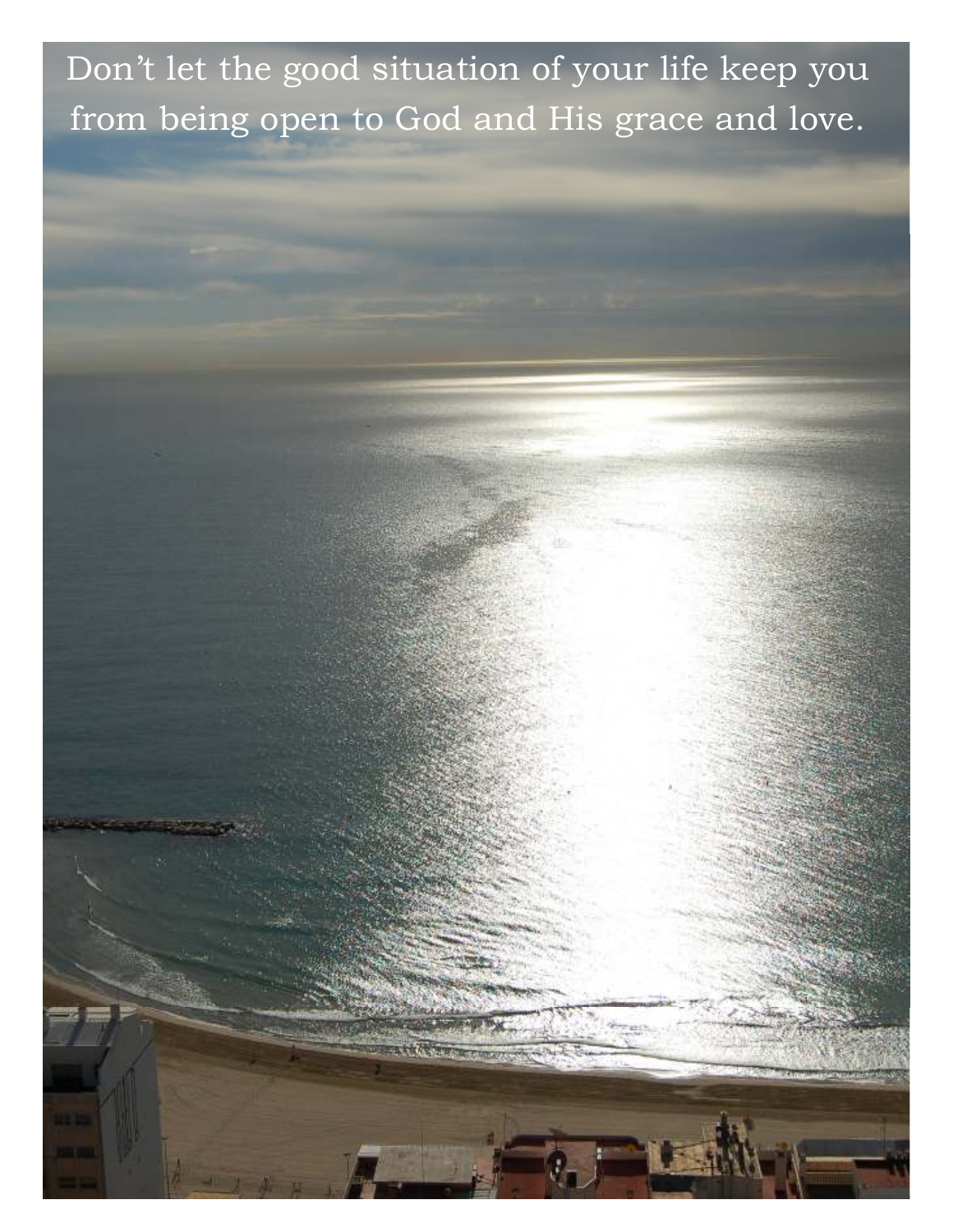### *St. Thomas More Roman Catholic Church 8501 Calumet Avenue, Munster, IN 46321*

*Mission Statement : The Roman Catholic Saint Thomas More Parish Family welcomes and invites every person to join us on our journey in faith and celebration. With the grace and guidance of the Holy Spirit, and through Sacred Scripture and Tradition, we proclaim the Gospel of Jesus Christ to all, especially in loving service to those in need. As part of the Universal Church, we affirm the dignity of every person. All this we do to give glory and honor to God.*

#### *Pastoral Staff*

| Pastor Reverend Michael J. Yadron, KCHS; Ext. 2312             |
|----------------------------------------------------------------|
| myadron@stm-church.com                                         |
|                                                                |
|                                                                |
|                                                                |
|                                                                |
|                                                                |
| Pastoral Care Coordinator  Deacon David Kapala, KHS; Ext. 2315 |
|                                                                |
|                                                                |

*St. Thomas More Parish Website:* **www.stm-church.com** 

### *Parish Office Staff*

| Hours: Mon-Friday 9:00 am-3:00 pm • Saturday 9:00 am -Noon |
|------------------------------------------------------------|
|                                                            |
|                                                            |
|                                                            |
|                                                            |
|                                                            |
|                                                            |
| Building MaintenanceMike Popovich 836-8610, Ext. 2313      |
|                                                            |

### *Pastoral Ministries*

### *2020-2021 Pastoral Council Members*

| Thomas Alexander Bernadine Barrett, Co-Chairperson |
|----------------------------------------------------|
|                                                    |
|                                                    |
|                                                    |
|                                                    |
|                                                    |

#### *St. Thomas More School Preschool through 8th Grade*

#### **Office Hours: Monday– Friday • 7:30 a.m. to 3:30 p.m.**

| School Administrative Assistant Jennifer Gonzalez; Ext. 2200   |  |
|----------------------------------------------------------------|--|
| School Reception & Office AssociateNereida Harretos; Ext. 2201 |  |
|                                                                |  |
|                                                                |  |
|                                                                |  |
|                                                                |  |

#### *Weis Center*  **8635 Calumet Avenue • Munster, IN 46321**

Phone ..................................................................................... 836-2660

#### *Sacramental Information*

**Confessions**  Saturdays ............................................................. **3:30 to 4:30 p.m.** First Friday ............. …………..1/2 hour before the 6:30 a.m. Mass **Baptisms** ............................... First and Third Sundays at 1:00 p.m. Parents must be registered parishioners and regularly attending at least six months before the Baptism. At least one of the godparents **must** be a practicing Catholic. **Pre-Baptism Class** .....................................2nd Tuesday 6:00 p.m. Parents must call the Parish Office to schedule class and/or Baptism.

**Marriage** .............. Must be a registered, practicing member of the parish at least six months before beginning the six month

preparation program for marriage.

**Communion calls and visits to Hospitals and Homebound:** Call the Parish Office for Sacraments at hospital or at home.



new parishioners may register at any time in the Parish Office. Stop in during the day, or take advantage of our

convenient Saturday office hours.

### *St. Thomas More Religious Education*

*Kindergarten through 8th Grade*  **Office Hours:** 

**Monday, Tuesday & Friday — 9:00 a.m. to 2:00 p.m.** 

| Wednesday & Thursday $-1:00$ p.m. to 6:30 p.m. |
|------------------------------------------------|
|                                                |
|                                                |
|                                                |
|                                                |

Grades K through 8 • Wednesday or Thursday from 4:30 to 6:00 p.m.

#### *Pastoral Commissions Chairpersons*

### *Parish Organizations*

| carolynrealtor@sbcglobal.net                         |
|------------------------------------------------------|
| Cub Scouts Duane Schwemlein -Stmcubpack542@gmail.com |
|                                                      |
|                                                      |
|                                                      |
| Gifts of Love & WarmthBernadine Nemeth 513-6544      |
|                                                      |
|                                                      |
|                                                      |
|                                                      |
|                                                      |
|                                                      |
|                                                      |
|                                                      |

*Please remember St. Thomas More in your Will and Estate Planning*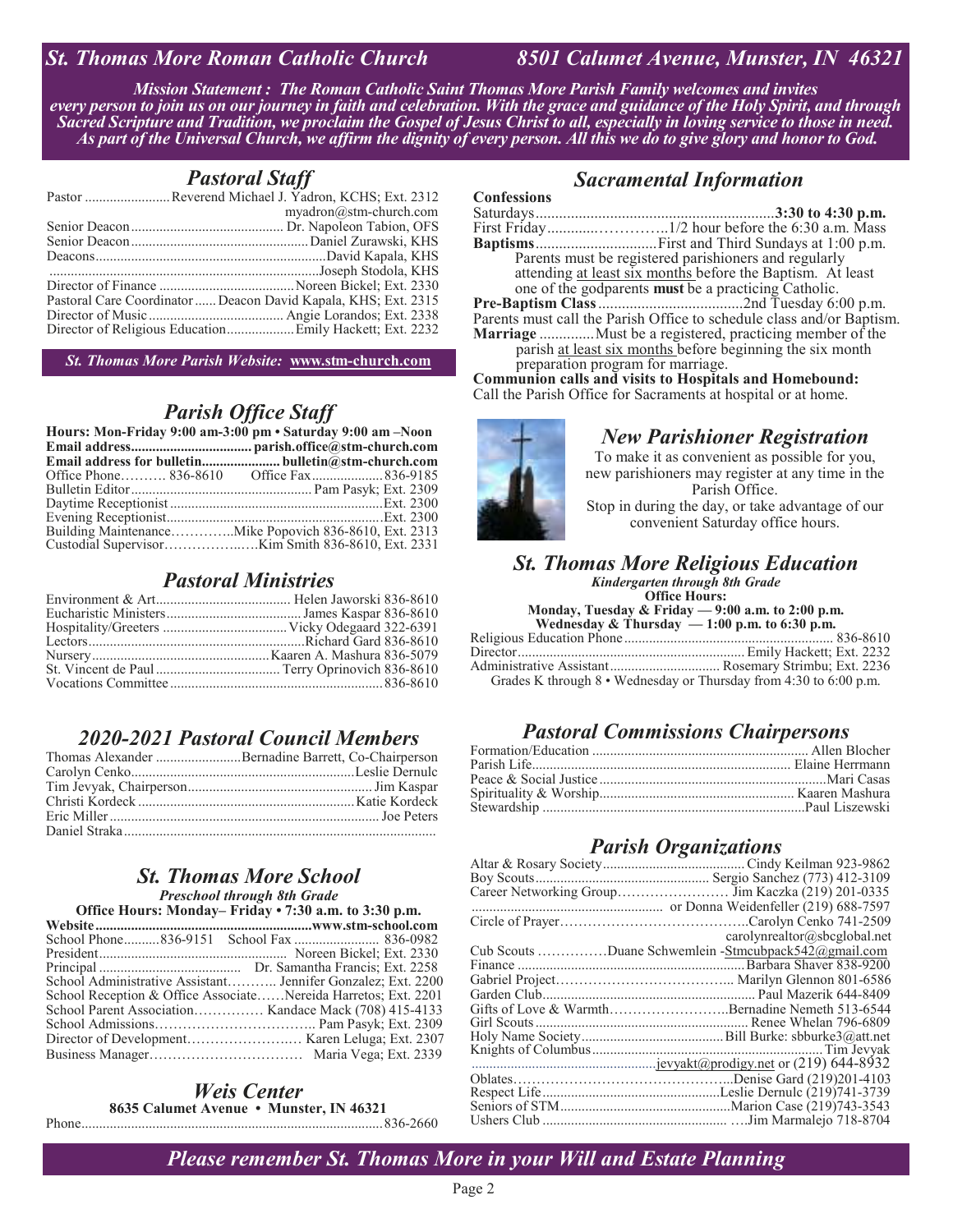## *Second Sunday of Lent* March 13, 2022

# *Sramts*

**Saturday, March 19**  5:30 p.m. Fr. Mike Yadron

#### **Sunday, March 20**

 6:30 a.m. Carmelite Father Carmelite Father 10:00 a.m. Fr. Mike Yadron 12:00 Noon Fr. Mike Yadron



#### **Saturday, March 19**

5:30 p.m. S. Rozmanich, G. Scalzo, W. Arens  $MC \sim Ty$ 

#### **Sunday, March 20**

| $8:00$ a.m.  | A. Buksa, A. Burzynski, H. Jorsch |
|--------------|-----------------------------------|
|              | $MC \sim Dereck$                  |
| $10:00$ a.m. | L. Patton, R. Smola               |
|              | $MC \sim V$ anessa                |
| $12:00$ p.m. | B. & D. Reynolds, A. Sanchez      |
|              | $MC \sim$ Francesca               |

# **Parish Office Hours**



*Please note:*  **Effective Immediately**  Parish Office Hours are as follows: **Monday to Friday:**  9:00 a.m.– 3:00 p.m. **Saturday:**  9:00 a.m.—12:00 Noon

# **Bulletin Deadlines**

We are always happy to include information relevant to our parishioners in the bulletin, if space is available. Submit all articles at least 2 weeks in advance to: bulletin@stm-church.com. Note: Lenten & Easter deadlines will be altered, so submit early.

# **Sacrificial Offerings**

**Ash Wednesday**  *Collection*  **\$ 5,784.00** 

#### **March 6, 2022**

| Adult     | \$22,008.00 |
|-----------|-------------|
| Loose     | \$3,594.00  |
| Automated | \$5,179.00  |
| TOTAL     | \$30,781.00 |

*Thank you for generously supporting our parish with your contributions.* 





#### **SUNDAY, March 13** *— Second Sunday of Lent*

 6:30 am For Our Parish Family Living and Deceased 8:00 am Elaine Caco by Stephen and Family 10:00 am Agnes Blocher (Ann.) by Blocher Family 12:00 pm Joe Trgovich by Wife, Rose

#### **MONDAY, March 14**

6:30 am All Souls Day Intentions

8:30 am Karen Kalwasinski (Ann.) by Kalwasinski Family

#### **TUESDAY, March 15**

 6:30 am Stephen Rousseau (Ann.) by Wife, Susan 8:30 am Jose Caraballo (Ann.) by Wife, Juanita Caraballo

#### **WEDNESDAY, March 16**

 6:30 am Robert Zubay by Ramona Skarupa Intention of Edward Smosna by Wife, Diane & Family

#### **THURSDAY, March 17**

 6:30 am Tom Griffin by Rose Yothment 9:00 am Bernadine Henson by Ronald & Charlotte Conn

#### **FRIDAY, March 18**

 6:30 am John Jurkash (Ann.) by Jurkash Family 8:30 am Cecilia Kristl (Ann.) by Family

**SATURDAY, March 19** *— St. Joseph, Husband of Mary* 

 8:30 am Chet Milen by Family 5:30 pm Frank & Dorothy Laciak by Therese Laciak Doran

#### **SUNDAY, March 20 —** *Third Sunday of Lent*

 6:30 am Intention of Rich Cox by Sue and Jeff Cox 8:00 am For Our Parish Family Living and Deceased 10:00 am Gary Garcia (Ann.) by the Serrano Family 12:00 pm Dorothy Dubeck (Ann.) by Carol & Jack Waters



#### **Second Sunday of Lent**

*"I am the Lord who brought you from Ur of the Chaldeans to*  give you this land as a possession." GENESIS 15:7 Just as the Lord gave Abraham, Moses and the Israelites a land to

possess, He has also given each of us a home.

Whether your home is grand or humble, it is a gift from God. Abraham prepared a great sacrifice to the Lord in gratitude for the home God gave him.

How do you show your gratitude to God for the home He has given you? Do you make a sacrifice of any kind?

Do you return any of your finances to God, investing equally in your eternal home just as you invest in your earthly home?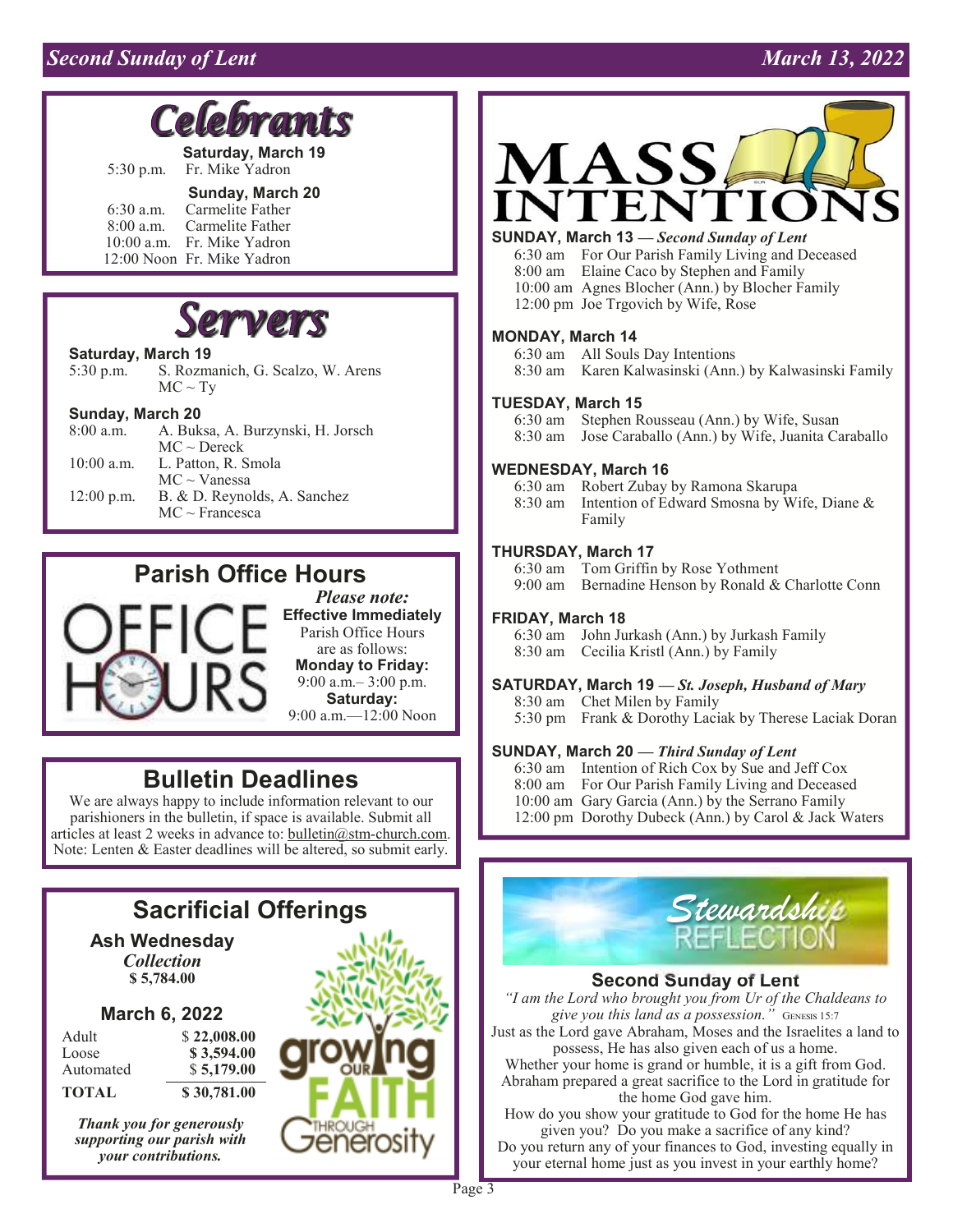# **Automated Contributions**

We pray for the safety & good health of you and your family during this holiday season and throughout the new year of 2022.

#### **We thank you for your continued support of our parish!**



 **Mail/Drop-Off Your Contribution:**  Drop off at Parish Office. **Make a Payment Online:**  Donate online through our parish website by using PayPal/debit/ credit card: http://www.stmchurch.com/. Go to "Donate" button in "Virtual Offering" section.

**Set-Up Automated Payment:** Instruction/forms on parish website: http://www.stm-church.com/ **Questions?** Contact Noreen Bickel: (219) 836-8610, #2330 nbickel@stm-church.com

# *C ray for the sick of our parish...*

Amy Hayes

Joshua Alvarez Chiara Andrzejewksi Doris Aurelio Maria Aurelio Pat Batchelder Antonio Belmonte Mary Berry Michael Berry Michael Billedo Diane Bochnowski Cheryl Bostrom Linda Braun G. Briney Stephany Burney Kathleen Burns Diane Butler Dorothy Campbell James Campbell Janet Cattanach Jacqueline Morrow Christian Ursula Cichy Joseph Clune Willie Colby Charlotte Conn Vincent Corsello Mike Curtain Valerie Czapkowicz Doris Dabrowski Mary Ann Daliege Matthew Daliege Sarah Dalton Alex Eiland Sherlon Evans James Fletcher Heriberto Flores Maria Flores John Forde Bonnie Gabrione Rich Gagliani Phyllis Garber Andrea Garritano Margaret Geary Emily Gibson Dorothy Gillespie Joan Glinski Monica Gonzalez Howard Gralewski Margaret Gray Susan Graff Christine Greenberg Mary Ellen Gullicks Katie Kardes Hargett Rosemarie Havran

Dick Hemingway Marie Henke Elaine Herrmann Bertha Birdy Hernandez Irma Hernandez Marisol Hernandez Robert Hesek Becky Hill Marie Hill Joan Hoess Sally Joy Hollingshead Charlotte Hunt Betty Ingbretson Joseph S. Iwan Steve Izzo Elizabeth Jacob Barbara Jamrose Stanley Jayjack Kelly Jean Kevin Karl Dan Karulski Mark Kenney Irene Kerps James Klein, Sr. Janet Knight Susan Kolodziej Gregory P. Koscielski Crystal Kurek Annika LeMonier Chris LeMonier Debbie LeMonier Nicklas LeMonier Kris Lisikiewicz Jo Lisiniewicz Edward Liskiewicz Stanley Liskiewicz Maria Lovell Michael D. Madura James A. Malayter Brady Martin Paul Martin Larkin McKenzie Jacob Menclewicz Jenny Mendoza Faye Meny Sandi Merlo Erin Meyer John Mitchener Andrew Moll Thomas Mordaunt Genevieve Mrvan Bernadine Nemeth Donna Nichols Maria Novak

Steven Nowaczyk Clare O'Brien Donna O'Connor Danny Ogren James Pancheri Marty Pavlovic Judith Peterson Dawn Petro Johanna Petruch Andrew Pieczyrak Elizabeth Pilones Sylvester Porras Dennis Powell Ronald Prus Timothy Ribble Jackie Roach Ann Sardella George Sauer Marie Schultz Marianne Schwartz William Schwartz Zachery Scriff James Secviar Jim Seul Renee Shehan Nick Skinner Laurie Slazyk Karen Sliwa Deborah Stareck Georgianne Suto Florence Stevens Carol Storey Charles Svitko Rose Theis Michele Thomas Rosemary Thomas Russ Thomas Gerardo Trevino David Trotman Kathie Trudgian Anthony Ubuane Tony Vanden Heuvel Raymond Vanderbok James Wachel Kathy Wachel Marilyn (Vrabel) Warda Mark Wein Ruth Williams Annette Wisniewski Stephanie Wisniewski Bill Wisniewski Dick Wright Cecilia Ziegler Cody Ziemkowski

## **Readings for the Week of March 13**



| Sunday:    | Gn 15:5-12, 17-18/Ps 27:1, 7-8, 8-9, 13-14/Phil           |
|------------|-----------------------------------------------------------|
|            | $3:17-4:1$ or $3:20-4:1/Lk$ 9:28b-36                      |
| Monday:    | Dn 9:4b-10/Ps 79:8, 9, 11 and 13/Lk 6:36-38               |
| Tuesday:   | Is 1:10, 16-20/Ps 50:8-9, 16bc-17, 21 and 23/Mt           |
|            | $23:1-12$                                                 |
| Wednesday: | Jer 18:18-20/Ps 31:5-6, 14, 15-16/Mt 20:17-28             |
| Thursday:  | Jer 17:5-10/Ps 1:1-2, 3, 4 and 6/Lk 16:19-31              |
| Friday:    | Gn 37:3-4, 12-13a, 17b-28a/Ps 105:16-17, 18-19,           |
|            | 20-21/Mt 21:33-43, 45-46                                  |
| Saturday:  | 2 Sm 7:4-5a, 12-14a, 16/Ps 89:2-3, 4-5, 27 and            |
|            | 29/Rom 4:13, 16-18, 22/Mt 1:16, 18-21, 24a or             |
|            | Lk 2:41-51a                                               |
|            | Next Sunday: Ex 3:1-8a, 13-15/Ps 103:1-2, 3-4, 6-7, 8, 11 |
|            | [8a]/1 Cor 10:1-6, 10-12/Lk 13:1-9                        |

# **Second Sunday of Lent**

There is so much wisdom in the first commandment. The daily demands of life, current political ideologies and dynamics, social expectations, corporate philosophies, and even technology can easily become lesser gods. We can find ourselves beholden to and held captive by these secular constructs and systems. Even for those who profess a faith in the one true God, these lesser, attractive but false gods are a temptation. Being overly preoccupied and even obsessed with the state of our present

lives, we lose sight of our real destiny and purpose. Jesus showed his disciples a glimpse of this destiny when he was transfigured before their eyes. In fact, Peter was so caught up in the brilliance, awe, and sacredness of these fleeting moments that he wanted to extend them as long as possible. Wonderful things happen when we leave our illusions and discover something that is true. This is why creating some sacred space in our lives for reflection, prayer, renewal, refreshment, centering ourselves, and disconnecting from the noise is so important. It shows us how

false and shallow our lives can be and what is really of importance. Do you create some kind of sacred space in your life? Lent is a perfect time to do so.

St. Irenaeus, one of the early fathers and martyrs of the Catholic Church, said that, "he who was the Son of God became the Son of Man that man … might become the son of God." We mistakenly believe that life is all about us. It's not. Ours is a journey of transformation in which we become more and more one with the mind of Christ and Christ himself. St. Augustine saw this same transformation occurring when the Eucharist is received. In receiving the Eucharist, we become what we eat, the Body of Christ. Honestly acknowledging false gods that we cling to can open the door for God to show us the wholeness and holiness to which we are called. Take time to discover the sacred. When we do, we will want to stay there for a while. Then, when we return to our personal affairs, we will see more clearly. ©LPi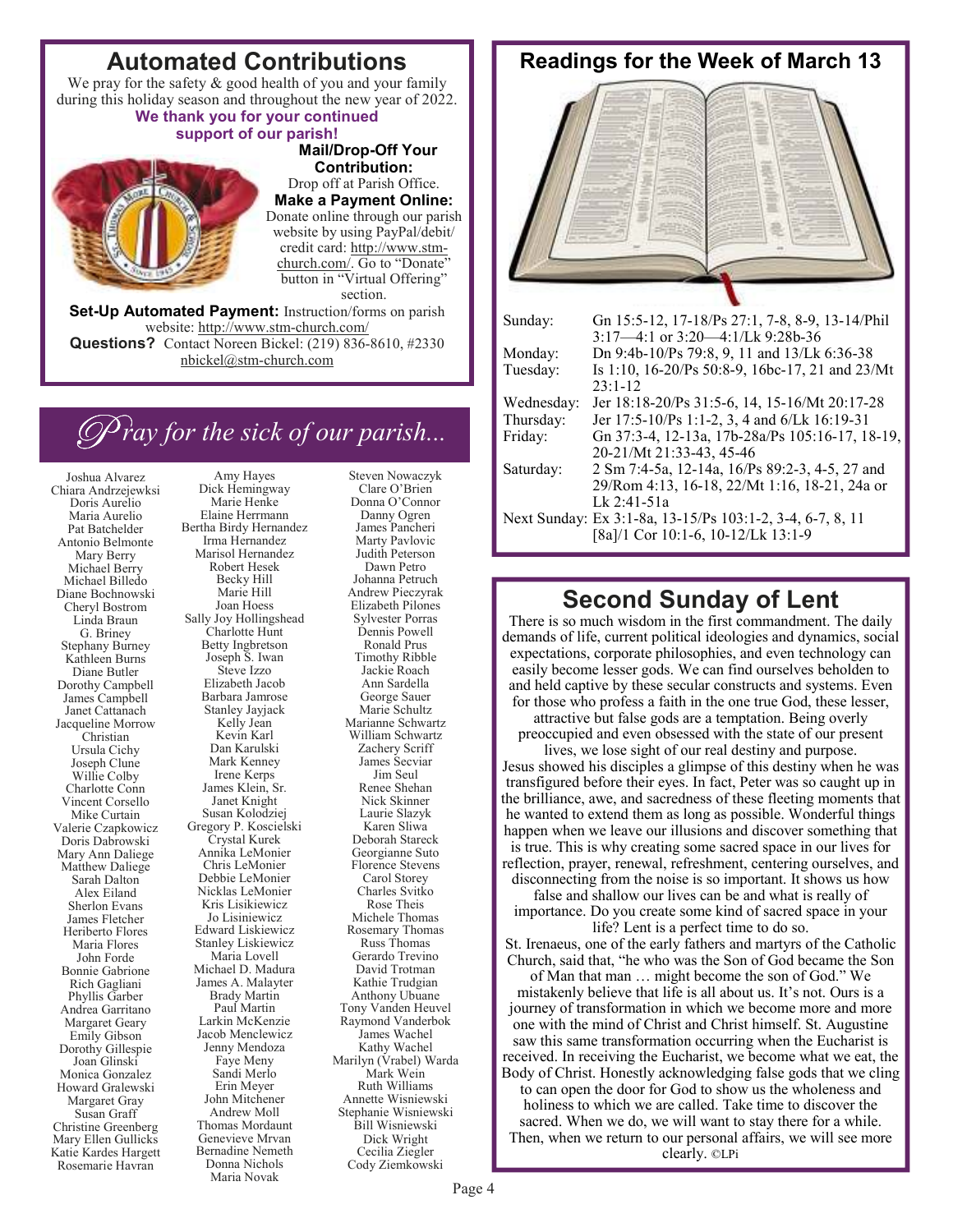#### *The Pastor's Page*

#### **BLESSED ARE YOU**

#### **"A guilty suffering spirit is more open to grace than an apathetic or smug soul."** ~ Edna Hong, *Bread & Wine (day 5)*

Whenever I read the Sermon on the Mount passage in the Bible, I form an immediate picture in my mind. In that passage, Jesus gives what we call The Beatitudes to the people.

I imagine a vast crowd of people looked bewildered and glancing at one another as if to say, "Did I just hear that right?!" I imagine they turned to their neighbors and said just that or asked them to say what they heard.

After all, what downtrodden people would want to hear blessed are you who are poor, weak, powerless, lonely, suffering, or sorrowing. That is not the message that they expected to hear, especially from someone that they hoped to be the Messiah. The Messiah, in their view, was going to be someone that lifted them from their miserable condition in life. Why would they consider their condition as blessed.

Of course, Jesus knew what He was doing. He knew that it is only when we are down, weak, and powerless that we can be open to the graces waiting for us from God. If we are well off, if we have all our needs met, if we are powerful, we can fall into the thought that we don't really need God, at least not today.

We might become so smug that we even tell God, "I've got today covered. Why don't you go help someone else." We might chuckle at that thought; but, that happens more times than we might care to admit.

Look at your past. How many times, when things were going extremely well, did you think about going to church or consider praying. How many times, on the other hand, when things were going badly, did church or prayer become absolute necessities? It is true. "A guilty suffering spirit is more open to grace than an apathetic or smug soul."

Yes, blessed are we when times are rough. Blessed are we when we mourn the loss of a loved one. Blessed are we when things don't go our way. Blessed are we because we are so much more open to the graces that await each and every one of us. When we suffer, we are quicker to ask for help and more disposed to receive help.

Don't let the good situation of your life keep you from being open to God and His grace and love. Lent is all about examining our lives and doing our best to draw closer to God. Allow Him to give you all that your soul needs this day.

**FAITH ACTION:** Begin each day asking God to help you recognize how He is present in your daily life In Mike and how you may best respond to His love.



Please pray for the priests and deacons who have served the Diocese of Gary so faithfully and whose anniversaries of death are this week:

March 14: Rev. Thaddeus S. Plawecki (1967) Rev. Henry I. Krysinski (1987)<br>March 16: Rev. Matthew G. Spebar (1979 Rev. Matthew G. Spebar (1979) March 19: Rev. Milan F. Bach (1995)



#### **STATIONS OF THE CROSS**

 Feel free to join us for Stations of the Cross each Friday during Lent at 7:00 p.m. in the church.

**Please pray for those who are preparing to enter the Church at the Vigil Mass of Easter either by Baptism or by their Profession of Faith.** 

#### **LENTEN OPPORTUNITIES**

- **Stations of the Cross** each Friday at 7:00 p.m. (I will try to hear confessions from 6:30 to 7:30 p.m. on Fridays unless something comes up such as helping at local parish penance services.)
- **Confessions** each Saturday from 3:30 to 4:30 p.m.
- **Lenten Penance Service** (multiple priests present) on Tuesday, April 5th. We will also hear the students' confessions that morning after the 8:30 a.m. Mass. You are invited to come to confession then if you do not want to come in the evening.



 Because of the pandemic, we have not had the chance to welcome the people of Blest Art to our parish the past couple of years.

 They will be with us the weekend of April 2/3 so that you might be able to look at all their products and purchase something in order to help the Christians in the Holy Land.

#### **ON THE LIGHTER SIDE**

 Jack's boss was angry because Jack was an hour late to work because he forgot to set his clock forward for the beginning of daylight savings time.

 After the boss left, Jack kicked a lamp to vent his frustration. Suddenly a genie appeared and said, "you have made me free. I will grant you a wish."

 Jack said, "Can you bring peace between Ukraine and Russia?"

 The genie responded, "That's not possible. Sorry you'll have to ask for another wish."

 Jack said, "Well, then, can you please explain to me the benefit of daylight savings time?"

 To which the genie responded, "Ahhhhh, okay. I will call Putin."

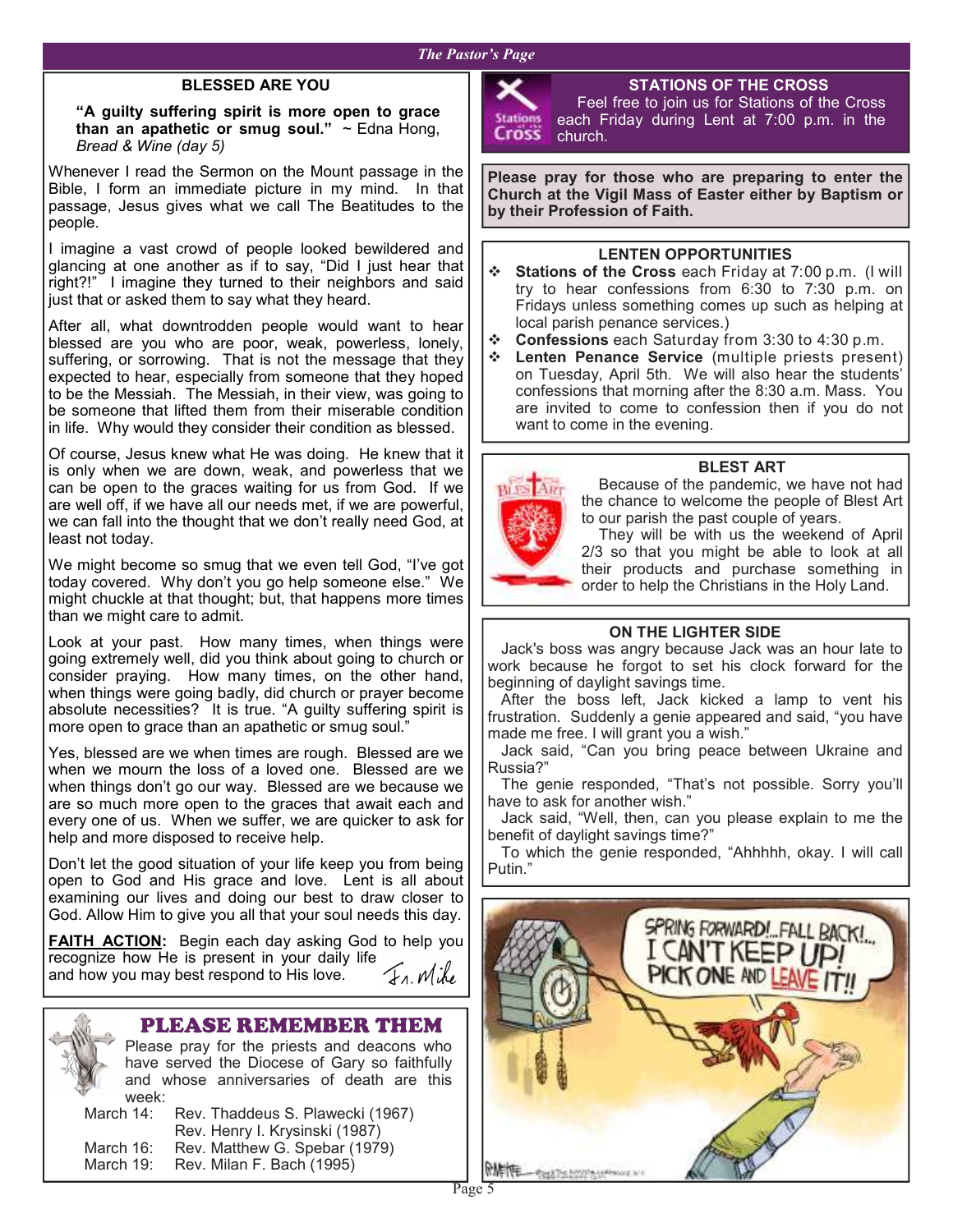

#### **March Schedule**

| 16/17 | Class                    |
|-------|--------------------------|
| 23/24 | Class                    |
| 30/31 | No Class $-Spring$ Break |
|       | <b>April Schedule</b>    |
| 6/7   | Class                    |
| 13/14 | No Class $=$ Holy Wook   |

| .     | $\sim$ 0 0 0 0 $\sim$ 110 $\ell$ $\ell$ $\epsilon$ $\epsilon$               |
|-------|-----------------------------------------------------------------------------|
| 20/21 | <b>Class</b>                                                                |
| 23    | <b>Sacrament of Confirmation</b><br><b>8th Grade Students of Our Parish</b> |
| 27/28 | <b>Class</b>                                                                |

#### **May Schedule 7 First Holy Communion at 10:00 a.m.**   *Religious Ed & St. Thomas More School Students*

For information, about the Religious Education Program, please contact Emily Hackett at (219) 836-8610 or ehackett@stm-school.com.



Pope Francis' prayer for all those who work and live from the sea, among them sailors, fisherman and their families.

"Lord Jesus, You called fishermen to be your disciples, and you look with love upon all those who live and work at sea. Touch our hearts so that we can be watchful of their needs-these

our brothers and sisters and their families. Help us to be more aware of the challenges and dangers they face, and send your Spirit on those who can give them better conditions for safe work and fair pay.

Support them and protect them in their difficulties, and watch over their families, and that in us they can find support and help." *Amen.*

*If you are not a part of a Ministry at St. Thomas More Church, please consider joining and sharing with others.* 



# **Praying For Our Parishioners**

St. Thomas More parish ministries offer prayers for our parishioners. Please send your prayer requests: STMPrayerTeam@gmail.com.

# **Greeters for the Week**



**Saturday, March 19 5:30 pm Mass**  Chapel: Patty Pfister

**Sunday, March 20 6:30 am Mass**  Main: Mary Jez

**8:00 am Mass**  Main: Dennis & Karen McNeil Chapel: Susan Walker Choir: Katie & Christi Kordeck

 **10:00 am Mass**  Main: Rosa Maldonado Chapel: Tim & Amy Jevyak Choir: Andrea Mazerik

**12:00 Noon Mass**  Chapel: Pat Batchelder

# **Sunday Nursery Re-Opens**

The St. Thomas More Nursery, held in the Bride's Room, is open to all families attending the **10:00 a.m. Sunday Mass**  and will re-open in April.

We look forward to welcoming you and your child.

*New Rules for the Nursery:*  Only 5 children (infant to 4 years old) can be accommodated in the Nursery at one time. All children must wear a mask while in the Nursery. Only 1 parent/guardian (no siblings or other family members) will be allowed in the Bride's Room at a time to register and pick-up and all are asked to wear a mask. We appreciate your patience as you wait your turn.

### **April Volunteer Schedule**

**Sunday, April 3** Ann, Eileen & Paul Harkenrider **Sunday, April 17**

Kaaren Mashura Rachel Perezchica

**Sunday, April 10** Jennifer Anderson Leda Sarmiento

**Sunday, April 24** Closed

If you would like to volunteer in the Sunday Nursery, please call Kaaren Mashura at (219) 836-5079.

# **St. Vincent De Paul Society**

Thanks to the generosity of St. Thomas More parishioners, STMS school families and our parish ministries, our St. Vincent de Paul Society continues to provide food and utility assistance to area families for area families.

### **Food Pantry Needs:**

Pasta & Pasta Sauce Canned Beef Stew Complete Pancake Mixes Canned Pasta Jelly Canned Fruit Toothpaste Toilet Paper Shampoo

Our thanks to all who truly understand what it means to follow in Christ's footsteps.

#### **Please check expiration dates on items prior to donating.**

 To learn more about SVDP, or to join this important ministry, please contact Terry at (219) 836-8610.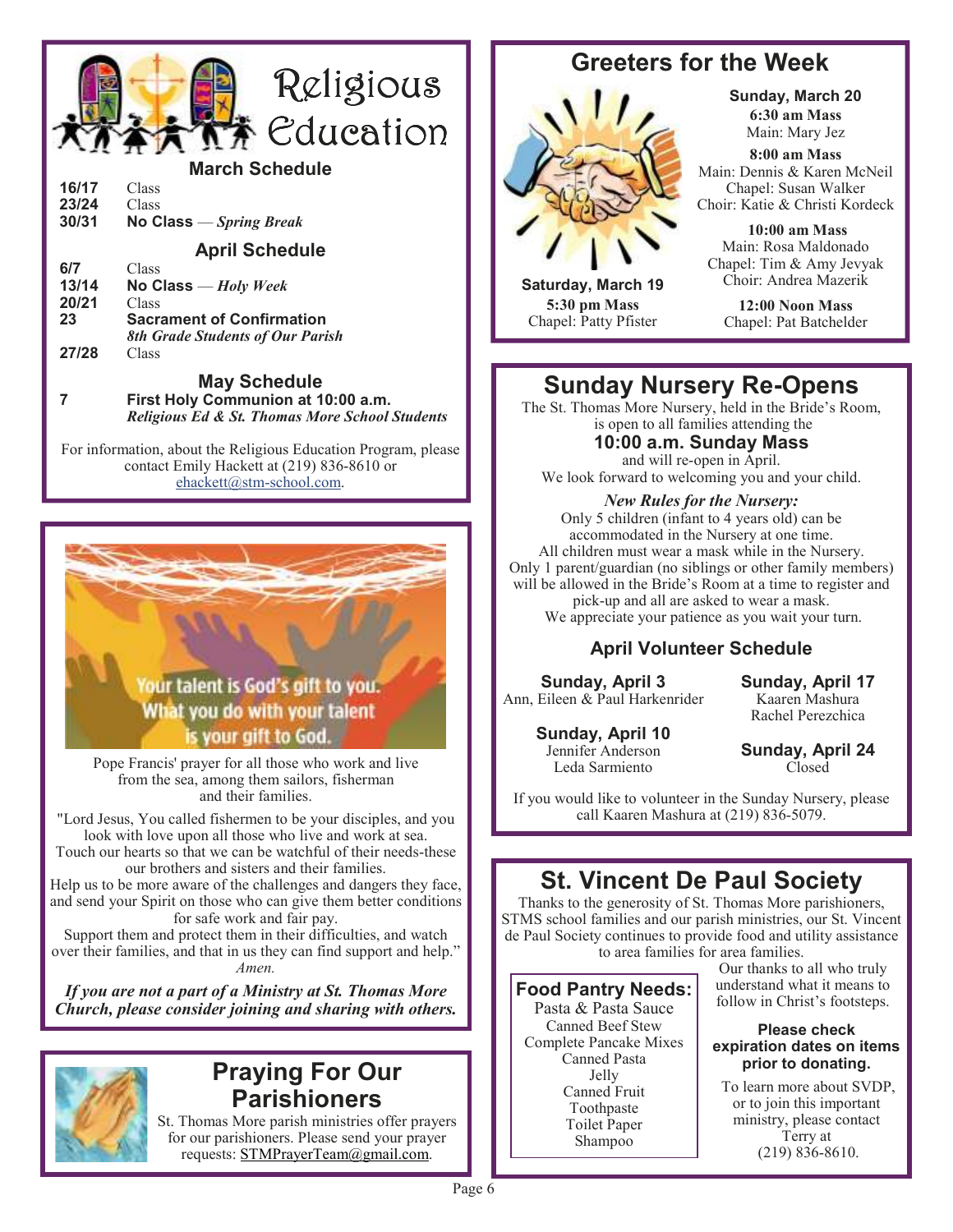St. Thomas More School **March 13, 2022** 



# **St. Thomas More School 2022 Honorees**

*Each year during Catholic Schools Week, St. Thomas More School recognizes individuals who have helped our school and our students with exceptional gifts of service, treasure, time and talent. We are proud to announce our Honorees for Catholic Schools Week 2022.* 

A dedication to the Catholic faith is at the forefront of all that we do at St. Thomas More School. Each each year we recognize a family who consistently lives a faith-filled life and demonstrates a strong and on-going belief in the importance of Catholic education.

For many with ties to both our school and our parish, this year's honorees may be familiar faces. We are proud to recognize PJ & Margaret Caraher as the 2022 Belief in Catholic

Education recipients.

Lifelong products of Catholic education themselves, from grade school through college, PJ and Margaret valued their own faith-filled Catholic education and wanted the same experiences and influences for their children.

Parents of four St. Thomas More School alumni, Steven (2010), Bridget (2012), Ricky (2014) and Mark (2017), they have been involved in school and parish activities, a constant exemplification of their faith and their desire to serve others.

### **The Caraher's Thoughts on Catholic Education:**

It is in the family that children, from the tenderest age, can learn to perceive the meaning of God, also thanks to the teaching and example of their parents: to live in an atmosphere marked by God's presence. – *Pope Benedict XVI* 

"A huge impact of St. Thomas More on our family has been the sense of community which we found at the school and feel that it rooted our children. For our family, St. Thomas More is much more than a school. It is where we went to church, where we played CYO sports, where we had fish fries and pancake breakfasts, band concerts, dodge ball games, Boy Scout meetings, Girl Scout meetings and many school plays.

St. Thomas More provided an extended family where our children could expand beyond our immediate family home and engage the world around them in an atmosphere marked by God's presence."

Today, PJ and Margaret continue to share their time and talent with parish ministries and our community. We, as a parish and school family, share their joy in seeing all four of their children grow to lead successful, happy lives beyond the walls of St. Thomas More School.

Many of you may know their eldest son, Steven, who is currently in Seminary to become a priest and who assists here at St. Tom's when as his schedule allows. Thank you Margaret and PJ for all that you do to support Catholic education and St. Thomas More School



**PJ & Margaret Caraher** *2022 Belief in Catholic Education*

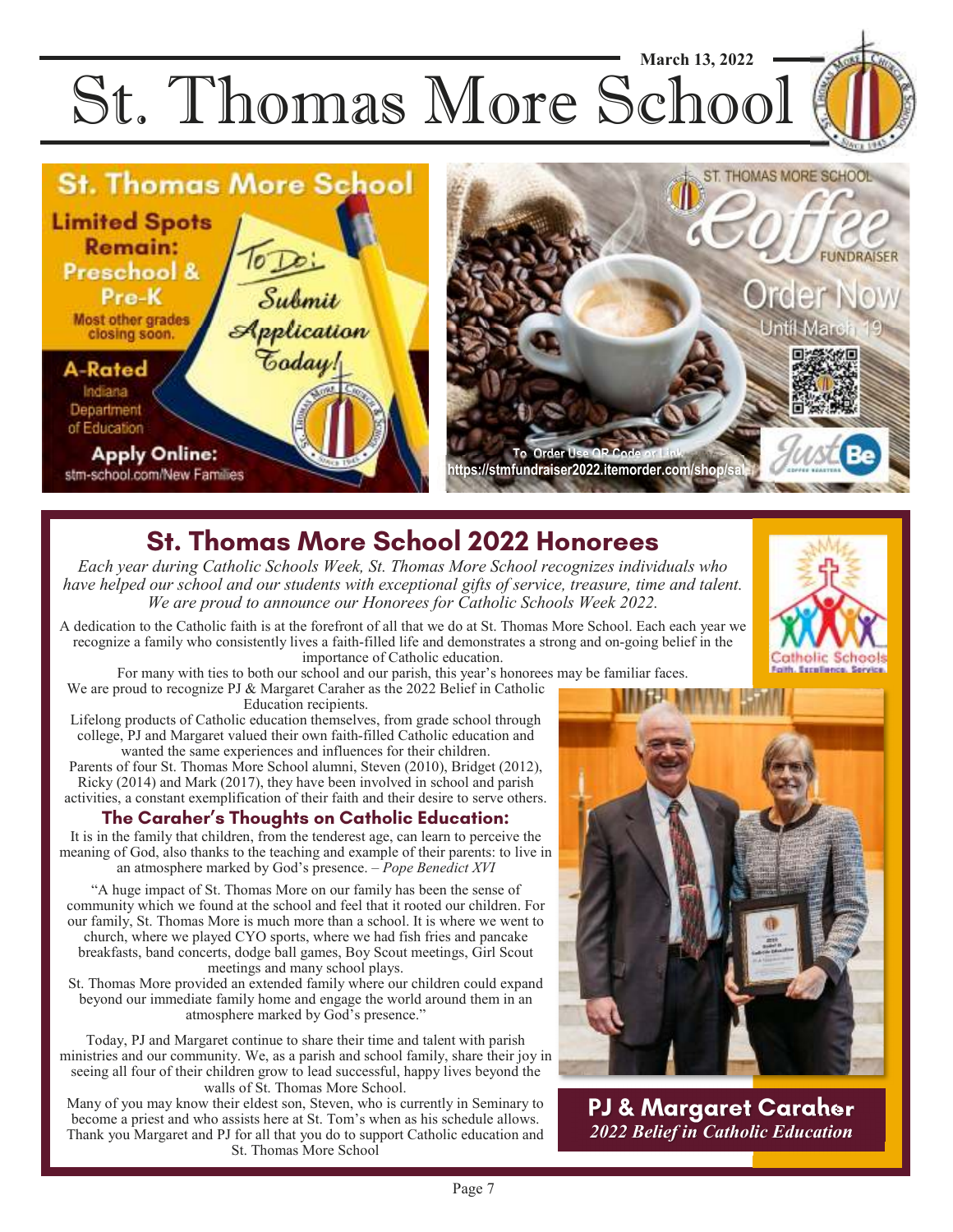**Holy Name Society Next Meeting:**  *Monday, March 21 at 7:00 p.m.*  Guest Speaker: *Deacon Michael Hogan*  St. James the Less in Highland

All men of the parish are invited to join the Holy Name Society or attend any of our upcoming meetings. The Holy Name Society is an organization of men of the parish who are involved in service, spirituality, charity and social activities. Holy Name Society makes annual contributions to Catholic charitable organizations and groups. Meetings are held at 7:00 p.m. on the third Monday of the month at the St. Thomas More Weis Center.

Please join us for all, or any, of these other **Upcoming 2022 Meetings**: April 18 • May 16 • August 15 • September 19 • October 17 November 21• December 19

# **Thank You from the Girl Scouts**



A big thanks to our St. Thomas More parishioners who supported our

**Cookie Sale**  last weekend at all the

Masses. Our sale was a big success and we appreciate all who stopped by to purchase cookies, donate, or just say hello and offer their

support. Thanks for supporting our STMS Girl Scout troops.

### **Seniors of STM**  *Are You 55 or Older? Join Us!*

Everyone 55+ is invited to join our fun loving Seniors of STM group. Come and bring a friend or just show up and make new ones. Celebrate the warmer weather and get out of the

house…it's a great time to join!



All Seniors of STM meetings are at 1:00 p.m. (unless noted) STM Weis Center • 8635 Calumet Avenue • Munster, IN *Please watch the bulletin for details and updates.* 

#### **Wednesday, March 16**  *Pot Luck Luncheon*

12:00 Noon to 3:00 p.m. Those attending are asked to bring a side dish to share: A to L: Dessert • M to Z: Side Dish or Salad. All Seniors 55 and up are welcome to attend. We hope to see you for an afternoon of good food & great friendship.

> **Sunday, March 27**  *Honoring Our Deceased Members*  8:00 a.m. Mass • St. Thomas More Church

#### **Wednesday, April 6**  *Business Meeting*

Reschedule of February 2, 2022 meeting (canceled due to snowstorm). Our Guest Speaker will discuss Balance Therapy for Seniors.

# **Knights of Columbus Pierogi Sale**



The St. Thomas More Knights of Columbus Mgsr. Weis Council will be selling **Pierogi for Easter**  Pierogi provided by Alexandra's. Cost: \$6/dozen.

**Order Online by March 28**: https://forms.gle/uwd6hmxMv1jWP3wE9 Use the link to order. Orders will be taken until

8:00 p.m. on Monday, March 28.

**Pick-Up:** 

Sunday, April 3 11:00 a.m -2:00 p.m. Weis Center Main Hall Please bring your email receipt when picking up. **Payment due at pick-up**   *(cash or check only*). Questions: dkritzer@sbcglobal.net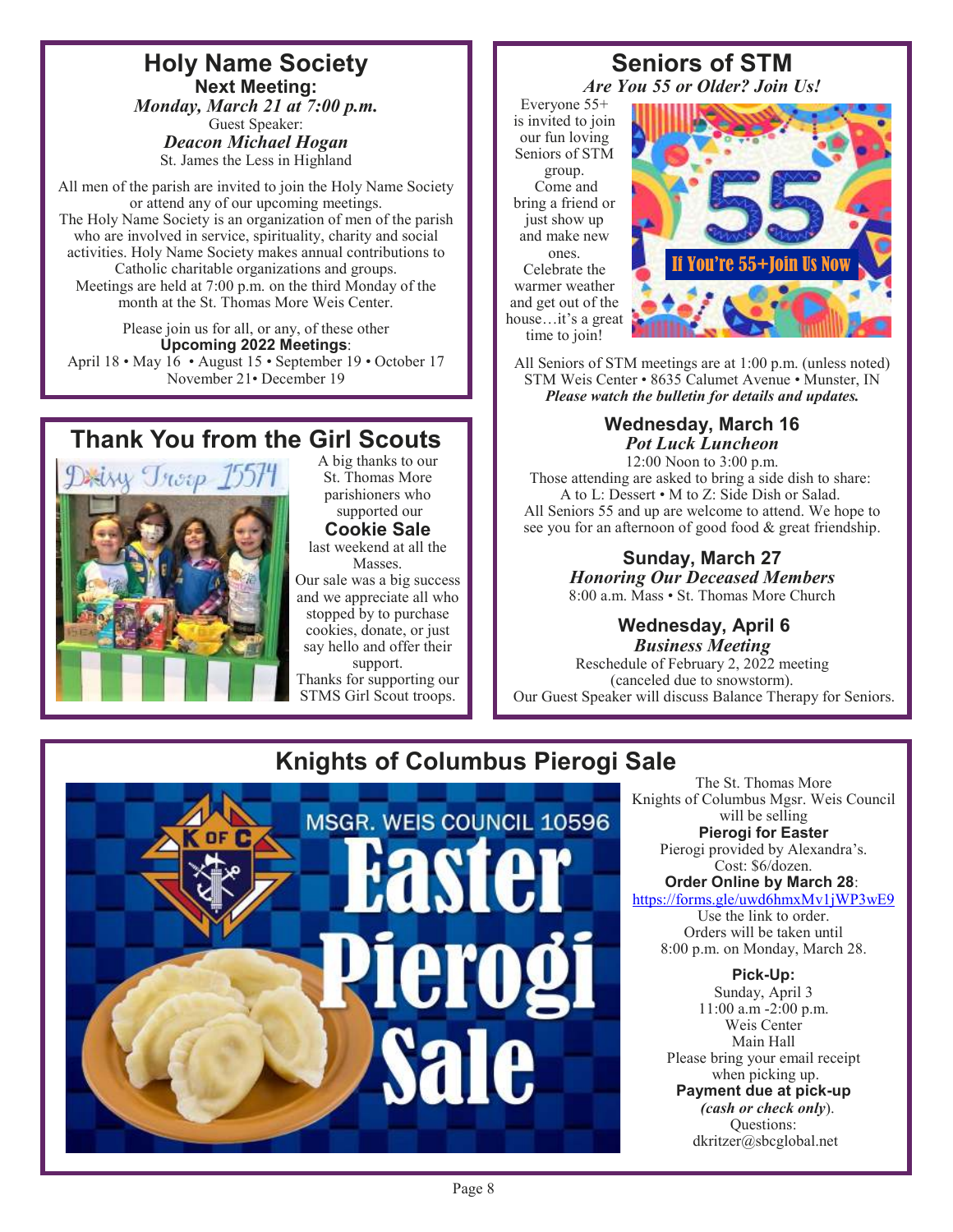

# **NWI Catholic: Subscribe Now!**

There's still time to renew or subscribe to the Northwest Indiana Catholic newspaper!

### **A one-year \$30 subscription includes:**

- 24 bimonthly issues of the newspaper
- Special publications, magazines and inserts
	- Annual Diocesan Directory
- Coverage of local stories, events, and inspiring features

### *Subscribe now through March 18*.

Use the envelope in your collection pack (make checks payable to St. Thomas More) or *subscribe online using the secure website:* dioceseofgary.org/subscriptions. Thank you for supporting diocesan communications!



# **Catholic Women's Conference**

The Diocese of Gary will host the 2022 Northwest Indiana *Catholic Women's Conference*   **Saturday, April 2, 2022** 

# Bishop Noll Institute • Hammond, IN

 Bishop McClory will be celebrating the opening Mass. For more info or to register: www.nwicatholicwomen.com.

# **Andrean High School**

## **Apply Today!**

Andrean High School invites families to apply for enrollment for the 2021-2022 school year. The application can be completed online at andreanhs.org.

### **Entrance Exam**

Sunday, April 3 at 1:00-4:00 p.m. Enter Door A **Niner Night** 

Wednesday, April 13 • 7:00 to 8:00 p.m. Enter at Door A.



### **Schedule a Shadow Day**

To schedule a Shadow Day or to learn more, contact Jim Nohos, Director of Enrollment Management at 219.887.5959 ext. 260 or jnohos@andreanhs.com.

Andrean High School • 219-887-5959 •

# **Teen Retreat at Camp Lawrence**

The Diocesan TAPT Retreat returns to Camp Lawrence **April 1-3, 2022**  TAPT is a dynamic, life-changing *spiritual retreat for high school teens*  sponsored by the Diocese of Gary Office for Youth. Cost: Only \$90 • Deadline: March 18 For complete details, visit http://www.garyoyya.org/tapt or facebook.com/garytapt.

# **Join the STM Staff Now!**

### **Part-Time Evening/Saturday Receptionist**

Our parish is seeking a person responsible for welcoming all who visit/call the Parish Office. This person will also provide administrative and related office services to staff members and parishioners of St. Thomas More.

*Requirements:* Proficient computer skills & at least 3 years of experience as a receptionist/admin assistant. Proficiency in MS Office a must; experience with Parish Data Systems & QuickBooks a plus. If qualified, submit a cover letter & resume to: jobopenings@stm-church.com.

Visit: http://www.stm-church.com/ParishReceptionist.pdf.

### **Full-Time Maintenance**

*Responsibilities include:* Completing small plumbing repairs, painting, light carpentry, changing light fixtures, ballasts, bulbs and completing small wiring jobs. The preferred candidate will have some HVAC experience: able to change motors, belts, pumps, couplings and complete routine filter changes, operate a plow truck for snow removal and be ready to plow during off hours, as needed. Must be able to operate and maintain zero turn and hand lawn mowers . *Requirements:* Must have a valid driver's license, reliable transportation and auto insurance. *Hours:* Monday to Friday 8:00 a.m. to 4:00 p.m. (occasional nights and weekends, as needed). *Salary*: Based on skill level/ experience. Health benefits and paid time off. If interested, contact Mike Popovich at

mpopovich@stm-church.com or 219-836-8610 ext. 2313.